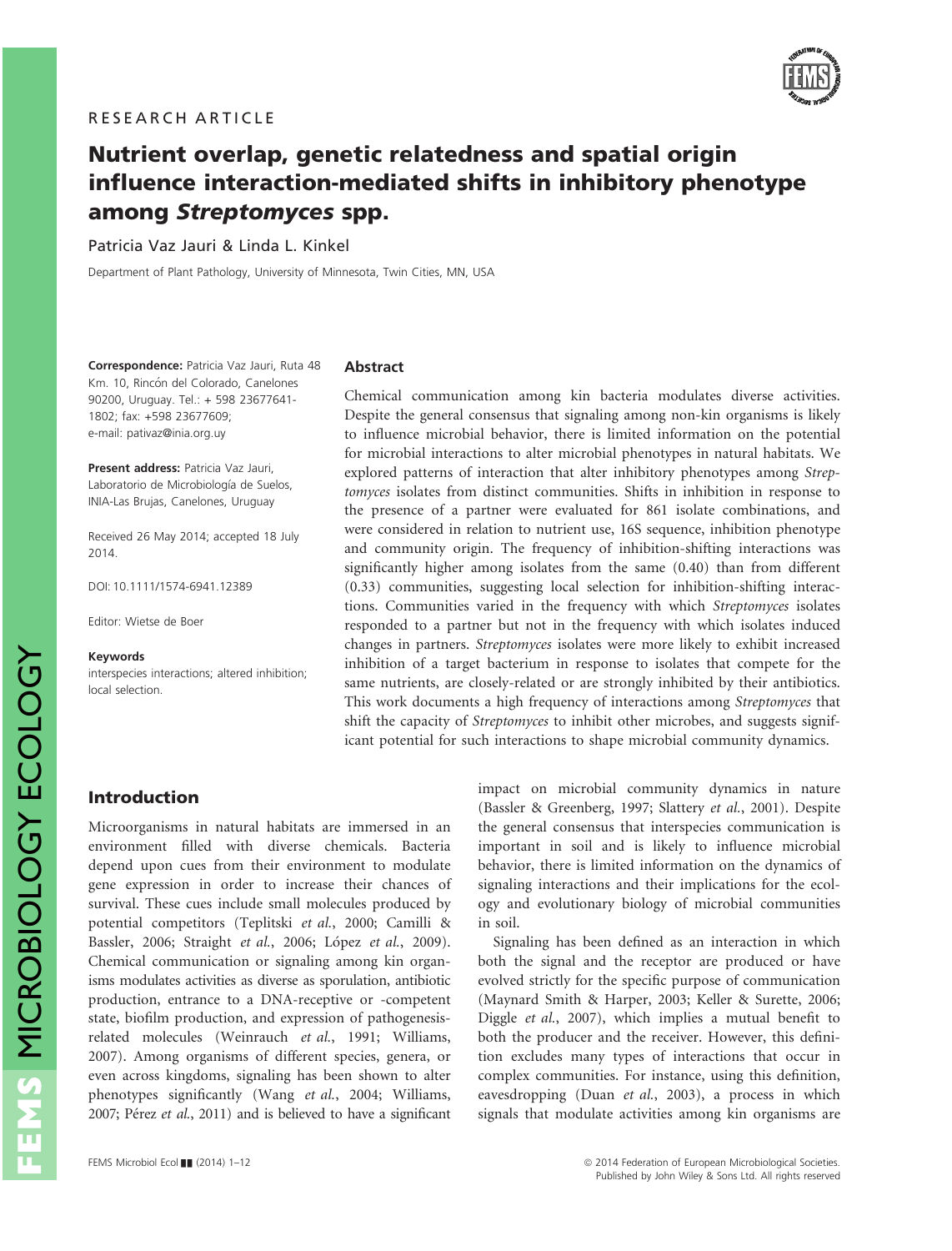detected and induce a response by non-intended recipients, would not be considered signaling. Eavesdropping, however, may alter the timing or quantity of antibiotic production by the eavesdropper, potentially enhancing the fitness benefit of antibiotic production in the presence of a competitor (Chandler et al., 2012). Chemical manipulation, a process in which one organism secretes chemicals that modify the target population's metabolism, usually to the secretor's benefit (Egland et al., 2004; Keller & Surette, 2006), would also be excluded by a strict definition of signaling. Although these interactions do not fit such strict definitions, they can significantly alter the phenotypes of the interacting species and therefore are also likely to shape the structure and function of natural microbial communities. Consequently, it is critical to consider more broadly the complex dynamics of phenotype-altering chemical interactions among microorganisms such as those influenced by space, phenotype and phylogeny.

Bacteria of the genus Streptomyces are ubiquitous in soil, freshwater and marine habitats (Schrey & Tarkka, 2008; Schneemann et al., 2010). Streptomyces have been studied most extensively for their unmatched diversity in antibiotic production, producing 50–80% of all antibiotics of microbial origin (Kieser et al., 2000). Antibiotic production in Streptomyces is tightly regulated (Bibb, 2005) and usually requires complexes of enzymes (20–30) dedicated to that function (Kieser et al., 2000). Thus, antibiotic production is expected to be costly. Antibiotics are usually produced at the onset of the stationary growth phase when grown in liquid culture, and are often associated with aerial hyphae and spore formation on solid medium. Antibiotic production in Streptomyces is regulated by a wide array of small molecules, e.g. furans, and  $\gamma$ -butyrolactones (GBL) of several types (e.g. A-factor, virginiae butanolide and IM2; Healy et al., 2009; O'Rourke et al., 2009; Nakano et al., 2000; Takano et al., 2000; Arakawa et al., 2007; Kato et al., 2007). Individual Streptomyces strains commonly produce several signal molecules of the same type that contain small variations in their acyl chains (Hsiao et al., 2009). In addition, the recognition of these molecules is specific with respect to structural families of molecules. Thus, a GBL receptor will bind strongly to some GBLs, weakly to GBLs of similar structure, and will not recognize GBLs of a different type (Hsiao et al., 2009). Previous work has suggested that GBLs are likely to play a role in interspecific interactions among Streptomyces spp. (Ueda et al., 2000). Furthermore, Streptomyces spp. commonly possess more than one type of GBL receptor gene in their genomes and receptor genes have been proposed to be horizontally transferred (Nishida et al., 2007). This may enable divergent Streptomyces species to recognize and react to similar signal molecules.

Nutrient competition among Streptomyces can play a significant role in selection for antibiotic inhibitory phenotypes (Schlatter et al., 2009). Moreover, the fitness benefits of antibiotic production will depend upon the extent of nutrient competition among coexisting populations (Kinkel et al., 2014). This suggests that species interactions that mediate antibiotic production should be influenced by patterns of nutrient use among competitors. Furthermore, if interactions that alter antibiotic production confer fitness benefits, then such interactions should be locally adapted, or should be more likely among sympatric (locally coexisting) than allopatric (having different spatial origins) microorganisms.

Although species interactions among Streptomyces have been documented previously in diverse contexts (Becker et al., 1997; Davelos et al., 2004a; Vetsigian et al., 2011; Vaz Jauri et al., 2013), little work has focused on the dynamics of signaling within Streptomyces communities. This work focuses on the patterns of interaction among Streptomyces from localized communities that alter antibiotic inhibitory phenotypes. Specifically, we examined the frequency and direction (increase or decrease) of changes in inhibitory phenotypes among sympatric and allopatric isolate pairs, and the relationships between the induced changes and nutrient overlap, genetic distance, and inhibition among isolates. Our results suggest that interactions among Streptomyces spp. play a significant role in structuring inhibitory phenotypes and consequently population dynamics within communities, and provide novel information on relationships between nutrient overlap, genetic relatedness, antagonistic interactions, spatial origin, and shifts in inhibitory capacity in the presence of a partner.

## Materials and methods

#### Isolates

The Streptomyces used in this study were isolated from the Cedar Creek Ecosystem Science Reserve (CCESR) in Minnesota, USA (www.cedarcreek.umn.edu), a National Science Foundation Long-Term Ecological Research Site. Soil was collected in December 1999 from three randomly selected locations within the central  $1 \times 1$  m of each of three different plots (plots 08-A, 26-A, and 47-A, in E001, referred to here as plots 1, 3, and 5, respectively). All plots were <25 m apart. The plots had been amended with a base nutrient treatment (10 g m<sup>-2</sup> P<sub>2</sub>O<sub>5</sub>, 10 g m<sup>-2</sup>  $K_2O$ , 20 g m<sup>-2</sup> CaCO<sub>3</sub>, 15 g m<sup>-2</sup> MgSO<sub>4</sub>, and 0.0625 mL  $m^{-2}$  trace mineral solution) applied twice a year (early May and late June) starting in 1982, 18 years prior to sampling. All plots had been removed from crop production in 1934, and natural prairie vegetation had been allowed to recolonize the site.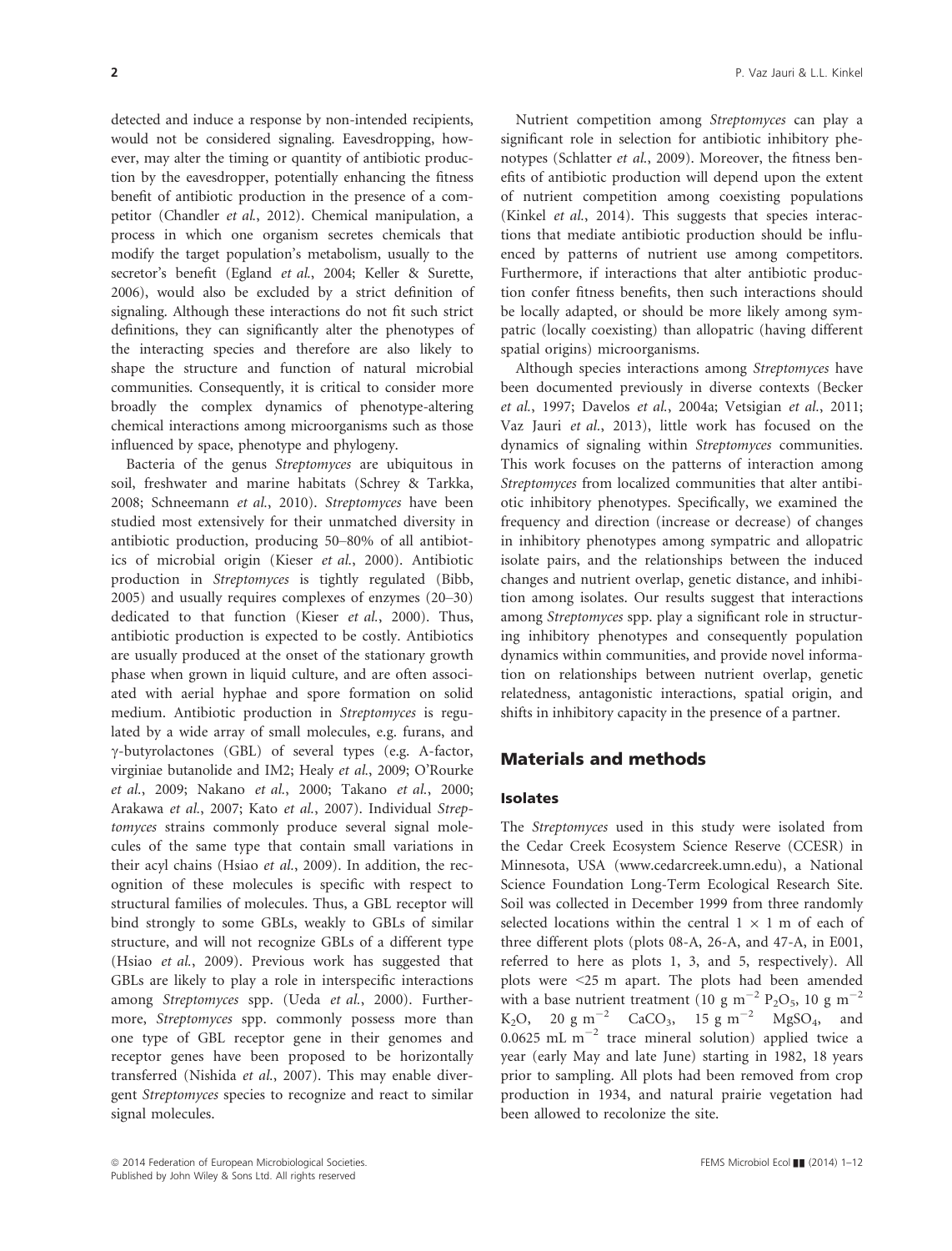Soil samples 10 cm deep by 1 cm diameter were obtained with small aluminum corers. Samples were dried overnight, suspended and agitated in phosphate buffer solution for 1 h, plated on oatmeal agar with antibiotics, and incubated at 28 °C for 7 days, as described by Davelos et al. (2004b). From each plot, 10 isolates from a single soil core were randomly selected for further study. In total, 30 Streptomyces spp. isolates from the three communities were used in the analyses. These isolates represent a subset of a larger set of isolates whose inhibitory and nutrient use phenotypes have been explored in previous work (Davelos et al., 2004a, b; Schlatter et al., 2013; Kinkel et al., 2014), though this work represents the first study of their phenotype-shifting interactions. Bacillus isolates 51-U-1 and 41-D-2 were selected for phenotypeshifting assays based on their sensitivity to inhibition by these Streptomyces. Specifically, every one of the Streptomyces isolates studied here was able to inhibit at least one of the two Bacillus isolates. The Bacillus isolates were obtained from soil samples from the same experimental field (E001) at the Cedar Creek Ecosystem Science Reserve.

## Phenotype-shifting assays

We quantified the effects of a partner Streptomyces isolate on the inhibitory phenotype of another isolate, regardless of the mechanism(s) by which the shifts in phenotype occur. Possible outcomes included no change, a significant increase in inhibition of a target in the presence of a partner, or a significant decrease in inhibition of a target in the presence of a partner. Interactions were evaluated among all pairwise sympatric and allopatric isolate combinations  $(n = 861)$ , and inhibitory phenotypes were determined by the presence of zones of growth inhibition on Bacillus lawns overlaying the Streptomyces. Of the total 870 possible combinations of the 30 isolates with a partner, only nine could not be accounted for, either because one of the partners was inhibited by the presence of the other or because of extreme variability in the production of antibiotics by the isolates.

Assays were carried out by inoculating paired Streptomyces isolates 1 cm apart on plates containing 15 mL of the rich medium ISP2, which contains malt extract, yeast extract and dextrose as nutrient sources (Fig. 1; Schirling & Gottlieb, 1966), with four replicates of each pair per plate. Control plates were inoculated with each isolate individually, with four replicates per plate. Isolates were inoculated as 4-µL drops of spore suspensions containing approximately 5  $\times$  10<sup>7</sup> spores. Plates were incubated at 28 °C for 3 days, at which time Bacillus overlays were spread onto each plate. Briefly, a 12-h culture of the Bacillus targets (52-U-1 or 41-D-2) grown in Nutrient





Fig. 1. Phenotype-shifting assays. Streptomyces isolates were spotted 1 cm apart and subsequent inhibition zones on *Bacillus* lawns were measured and compared with zones made by each of the isolates (a or b) growing alone. Four replicate isolate combinations were carried out per plate.

Broth (Difco) to an OD<sub>600 nm</sub> = 0.800 was diluted 1 : 10 in Nutrient Broth containing 0.8% agar and added as a 10-mL overlay on the plates. After 24 h at 30 °C, inhibition zones on the Bacillus lawns were measured. Two perpendicular measurements were made per zone from the edge of the Streptomyces colony to the end of the inhibition zone, away from the paired isolate, and the average was used for statistical analyses. Inhibition zones of paired Streptomyces were compared with zones generated by the Streptomyces isolates grown on ISP2 plates alone (controls). The effect of a paired isolate was evaluated by testing the significance and direction (increase or decrease of inhibition) of differences between the inhibition zones of isolates in the presence and the absence of a paired isolate.

Spore suspensions of Streptomyces isolates were made by collecting spores of each isolate grown on Oatmeal Agar plates in 30% glycerol. Suspensions were filtered through cotton and the concentration of spores in each filtrate was quantified by dilution plating.

#### Genetic analyses

The 16S rRNA gene sequences of the isolates used in this work have been reported earlier (Davelos et al., 2004b; Schlatter et al., 2013); Genbank accession numbers for all isolates used are presented in Supporting Information, Table S1. Briefly, genomic DNA was extracted using the Wizard genomic DNA purification kit (Promega, Madison, WI). Genes of 16S rRNA were amplified almost to their full length using the universal bacterial primers 27F (pA; 5'-AGAGTTTGATCCTGGCTCAG-3') and 1541R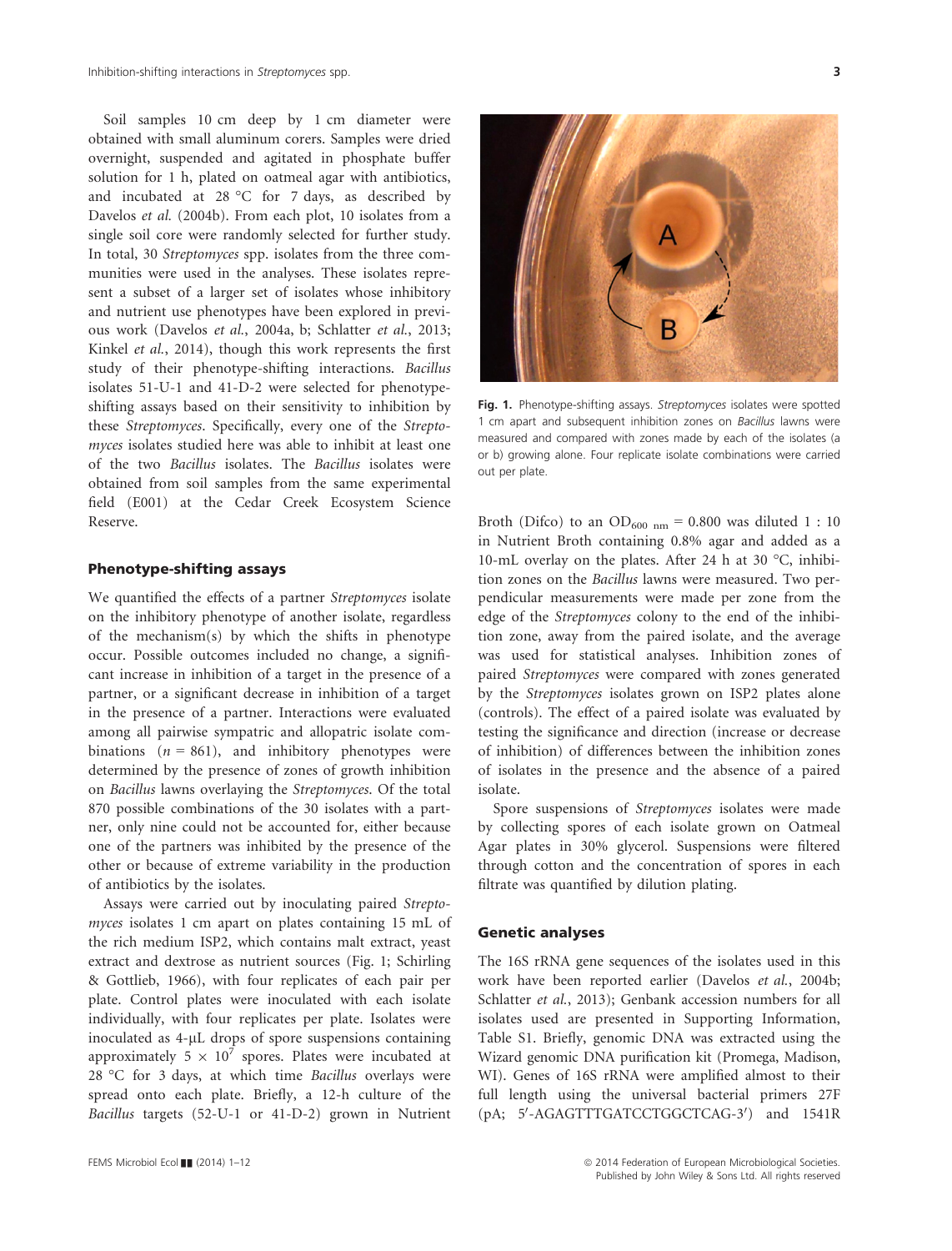(pH; 5'-AAGGAGGTGATCCAGCCGCA-3') (Edwards *et al.*, 1989) and PCR Supermix High Fidelity master mix (Invitrogen, Carlsbad, CA) with each primer at 10 pM and 100 ng of template DNA. The thermocycling protocol of Takeuchi et al. (1996) was followed. Amplicons were sequenced at the University of Minnesota Biomedical Genomics Center (Saint Paul, MN). Sequences were edited manually using BIOEDIT (Hall, 1999) and 703 bp of high quality sequence were used for 16S distance calculations using MOTHUR (http://www.mothur.org/wiki/Dist. seqs; D.C. Schlatter, pers. commun.).

### Nutrient use analyses and niche overlap

Nutrient utilization phenotypes were determined for each Streptomyces isolate on 95 nutrient sources using Biolog SF-P2 plates (Biolog, Inc. Hayward, CA; Schlatter et al., 2013). Nutrient use profiles for these isolates within a larger collection of isolates have been explored in depth in previously published work (Schlatter et al., 2013); the work reported here focuses specifically on the relationships of isolate patterns of interaction to nutrient use phenotypes. Briefly, freshly grown spore suspensions of each isolate were adjusted to an  $OD_{590 \text{ nm}} = 0.22$ , diluted according to the manufacturer's instructions, and inoculated into Biolog plates. After 3 days of incubation at 28 °C, the OD<sub>590</sub> <sub>nm</sub> of each well was determined using a Multiskan EX microplate reader (Labsystems, Helsinki, Finland). For each plate, the OD value of the water control well was subtracted from that of all other wells before analysis, and nutrients for which the resulting well readings were below 0.005 were considered to be 0. Readings above 0.005 following subtraction of the water control OD value were considered positive. For every individual isolate, nutrient overlap with each of the other isolates was calculated as the proportion of the nutrients used by both isolates relative to the total number of nutrients used by the first isolate:

$$
N.O.(A, B) = \frac{(nutrients used by A and B)}{(nutrients used by A)}
$$

Using this definition of nutrient overlap, one nutrient overlap value was obtained for each isolate in the pair, and each isolate has a unique niche overlap value with respect to every other isolate in this work.

#### Antagonism among Streptomyces isolates

Previous studies have reported on the antagonistic characteristics of the isolates used here (Davelos et al., 2004a; Kinkel et al., 2014). Within this manuscript, we focus specifically on the relationships between these antagonistic

capacities and species interactions that modify inhibitory phenotypes among isolates. Briefly, spore suspensions (approximately  $1 \times 10^8$  spores mL<sup>-1</sup>) of individual isolates were dotted (10 µL per spot) onto 15-mL starch casein agar plates, three replicate dots per plate, and incubated at 28 °C for 3 days. Dotted isolates were killed by inverting the uncovered petri plates over 4 mL of chloroform in a watch glass for 1 h. Plates were removed and aerated in a fume hood for 30 min to allow evaporation of chloroform. Plates were subsequently overlaid with 15 mL of 1% water agar and after solidified, inoculated with 100 µL of the test isolate (approximately  $1 \times 10^8$  spores mL<sup>-1</sup>) spread on the surface of the agar. Plates were incubated at 28 °C for 3 days. The size of the zones of growth inhibition of the overlaid isolate on top of any dotted isolate were measured from the edge of the dotted colony to the edge of the cleared zone. Each isolate was both dotted (to measure inhibition) and overlaid (to measure resistance in all parwise intrctions). Interactions were replicated three times.

#### Analyses

For phenotype-shifting assays, significant differences in inhibition were calculated with  $t$ -tests using  $s$ AS 9.2 (PROC GLM; SAS Institute Inc., Cary, NC). Differences in the frequency of interactions were analyzed using chi-square tests (http://quantpsy.org). Nutrient overlap among isolates and significant differences in means of nutrient overlap and genetic distance among isolates (one-way ANOVAs and Tukey's least significant differences, LSD) were calculated using MATLAB STATISTICS TOOLBOX (MATLAB version 7.8.0. Natick, MA: The MathWorks Inc., 2009; www.mathworks.com).

## Results

Inhibition of a target in the presence of a partner was screened among 861 pairwise Streptomyces isolate combinations from three locations in soil. Overall, there were significant changes in inhibition in the presence vs. absence of a partner in 35.4% of isolate combinations. Streptomyces from different locations varied significantly in their frequency of response or, specifically, the frequency with which their inhibition was shifted by the presence of a partner. Among all isolate combinations, inhibition by isolates from plot 5 was most frequently altered by the presence of a partner, followed by isolates from plot 3, and finally by isolates from plot 1 [Fig. 2a;  $\chi^2$  (2,  $n = 861$ ) = 25.092, P < 0.0001]. In contrast, the frequency with which isolates induced changes in inhibition by a partner did not vary among isolates from different communities (Fig. 2b). Thus, the frequency of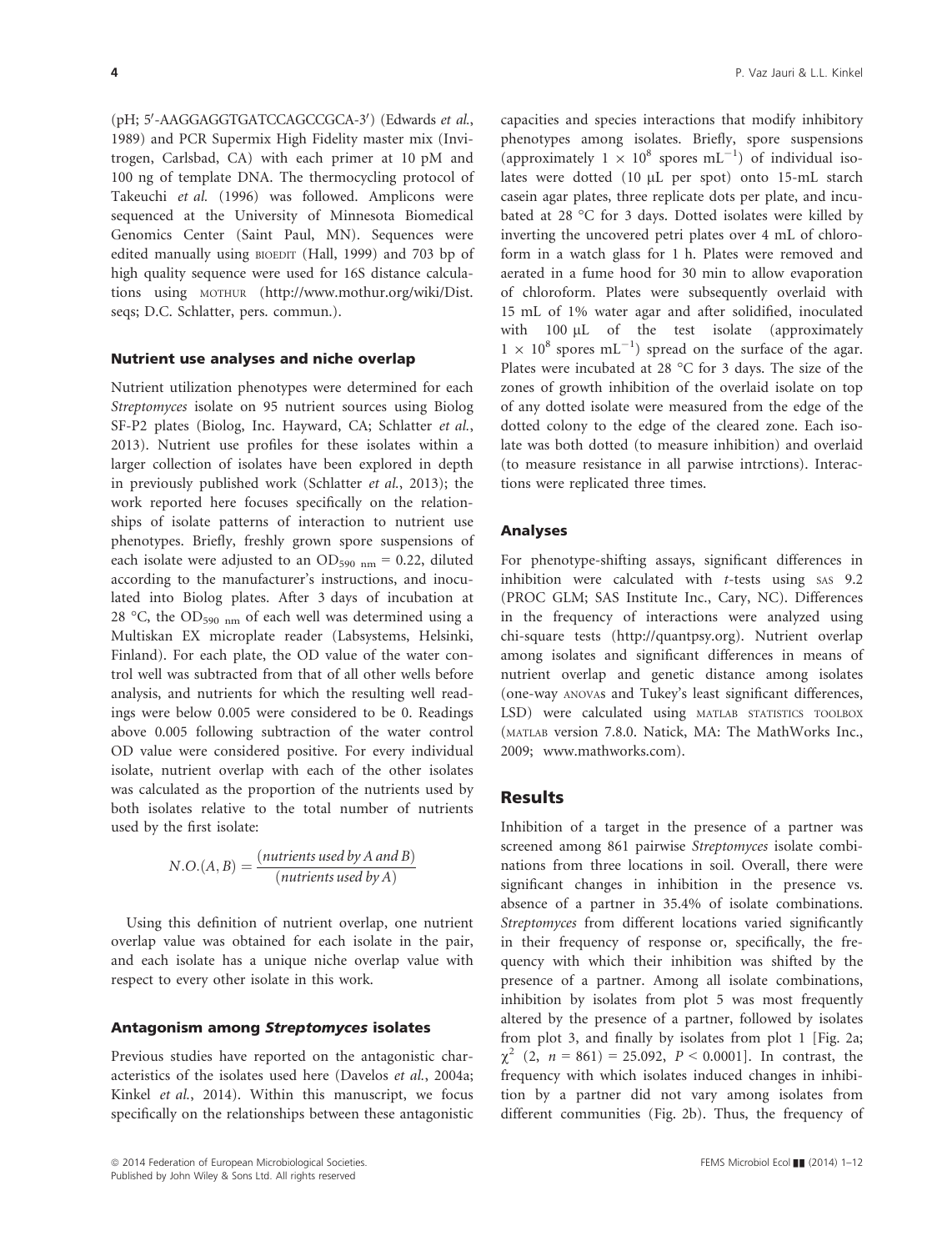

Fig. 2. Frequency of changes in inhibition. Mean frequency of changes in inhibition among isolates when grown with a partner isolate in all (sympatric and allopatric) pairwise interactions for each community (1, 3, 5). Different letters indicate significant differences in frequencies. (a) Frequency of responses to the presence of a partner  $[\gamma^2 (2, n = 861) = 25.092, P < 0.0001]$ . (b) Frequency of induction of changes in a partner  $[\chi^2 (2, n = 861) = 0.101, P = 0.95]$ .

response to presumptive signals, but not the frequency of induction of changes, varies among the three communities.

Among isolates, changes in the presence of a partner induced both significant increases and decreases in inhibition. Among all combinations in which the change in inhibition was significant, 60% of shifts were increases and 40% were decreases ( $n = 181$  and 122 of 303 isolate pairs, respectively). As receptors of presumptive signals, isolates from plot 5 differed significantly from isolates from both plots 1 and 3 in the direction of change in inhibition activity. Isolates from plot 5 most commonly exhibited decreases in inhibition in the presence of a partner, whereas isolates from plots 1 and 3 generally exhibited increased inhibition in the presence of a partner [Fig. 3;  $\gamma^2$  (2,  $n = 303$ ) = 77.7,  $P < 0.00001$ ]. However, there were no significant differences among the three plots in the capacities of the isolates to induce increases vs. decreases in inhibition by others (Supporting Information, Fig. S1). Therefore, although isolates from the three communities varied in their tendencies to increase or decrease inhibition in response to partners, they did not vary in the responses they induced in others.



Fig. 3. Direction of changes in inhibition. Mean frequency of decreases (black bars) or increases (gray bars) in inhibition in response to a partner in all (sympatric and allopatric) pairwise interactions for each community (1, 3, 5). Different letters indicate significant differences in percentage of increases/decreases of inhibition in response to a partner in each community  $[\chi^2 (2, n = 303) = 77.7;$  $P < 0.00001$ 

Every isolate increased inhibition in some isolates and reduced inhibition in others. In contrast, not every isolate exhibited increased or decreased inhibition towards a target in the presence of a partner. Considering all pairwise interactions, isolates induced reductions in antibiotic inhibition in one to nine of the 29 isolates (mean  $= 4.1$ ) isolates), and induced increases in three to 11 of the 29 isolates (mean  $= 6.0$  isolates). Among sympatric interactions, only one isolate (from plot 1) was found that did not induce any change in inhibition by any of the paired isolates from the same community. When responding to the presence of a partner, 17 of the 30 isolates showed both increases and decreases in inhibition, two isolates showed only decreased inhibition, 10 isolates never exhibited decreased inhibition, and one isolate showed no significant shifts in inhibition in response to a partner. These numbers suggest that, in these communities, the majority of isolates both alter their inhibition and have their inhibition altered by a neighbor.

# Evidence for local selection within communities

To evaluate evidence for local selection for inhibitory phenotype-shifting interactions, the frequencies of shifts in inhibition among sympatric and allopatric isolate pairs were compared. Isolates were significantly more likely to exhibit changes in antibiotic inhibition in response to a sympatric than an allopatric isolate [Fig. 4;  $\chi^2$  (1,  $n = 861$ ) = 4.03,  $P = 0.045$ . Higher frequencies of inhibition-shifiting interactions among sympatric than allopatric isolates suggest that there is local selection for the capacity to modulate antibiotic production in response to coexisting Streptomyces populations.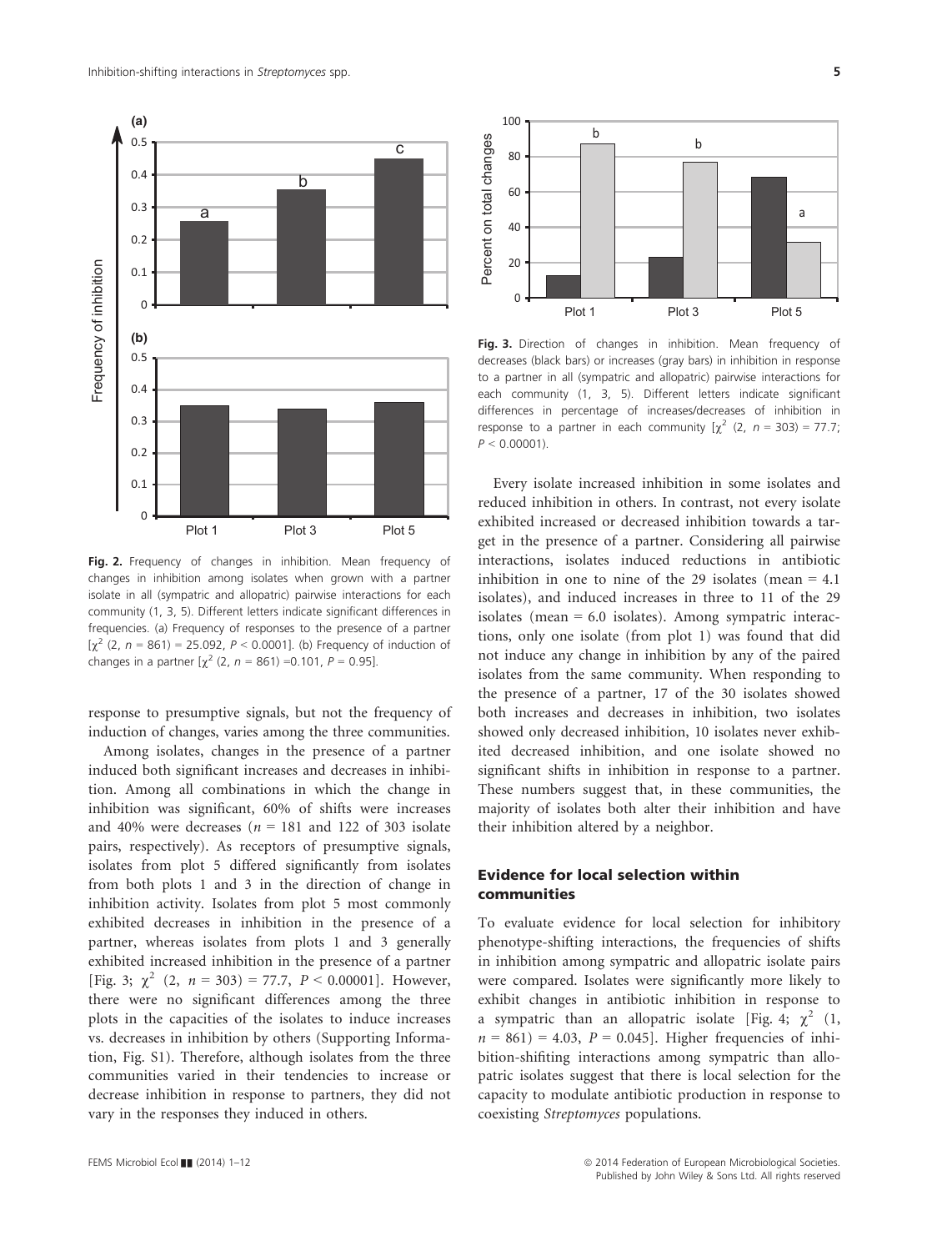

Fig. 4. Frequency of shifts in inhibition among sympatric and allopatric isolate pairs. Frequency of shifts in inhibition in the presence of an isolate varied significantly between sympatric and allopatric parners  $[\chi^2$  (1,  $n = 861$ ) = 4.03,  $P = 0.045$ ).

Further analyses considered the frequency and direction of changes in inhibitory phenotypes among sympatric isolates in different communities. Among the three communities there were substantial differences in the frequencies of within-community shifts in inhibition phenotypes. Specifically, significant shifts in inhibition were almost twice as frequent among isolates in plot 5 as in plot 1, and intermediate in plot 3 (Fig. S2). Furthermore, the three communities varied in the proportions of sympatric increases and decreases in inhibition (Fig. S3). Isolates from plots 1 and 3 tended to increase their inhibition in the presence of a sympatric partner (96% and 70% of interactions were increases in inhibition, respectively), whereas isolates from plot 5 tended to decrease inhibition in the presence of a sympatric partner (67% of interactions were reductions in inhibition). Such drastic differences suggest that interspecies interactions may have fundamentally different cumulative effects on inhibitory phenotypes in different communities.

## Relationships between antagonism and inhibition-shifiting phenotypes

Further analyses explored the relationships between shifts in inhibition induced by a partner and antagonism of that partner in sympatric isolate pairs: are isolates more likely to increase inhibitory activity in response to a susceptible or a resistant partner? Isolates that had their inhibition enhanced by a partner were generally more inhibitory towards that partner. Specifically, Streptomyces isolates that showed increased inhibition of a Bacillus target in the presence of a partner produced, on average, significantly larger inhibition zones against the partner than isolates that showed no increases in inhibition of the *Bacillus* target (mean zone size  $= 19.47, 13.89$  and 13.90 mm for increased, reduced or unchanged inhibition;



Fig. 5. Intensity of antagonism and shifts in inhibition towards a target. Mean inhibition zones on a partner (intensity of antagonism was greater for isolates that induced their inhibition towards a target in the presence of that partner (ANOVA,  $F_{2,134} = 3.847$ ,  $P = 0.0237$ ; Tukey's LSD,  $P < 0.05$ ). Different letters indicate significant differences in mean inhibition zone sizes.

ANOVA,  $F_{2,134} = 3.847$ ,  $P = 0.0237$ ; Tukey's LSD,  $P < 0.05$ ) (Fig. 5). This suggests that among sympatric isolates, species interactions may generally serve to increase the capacity of the antibiotic-producing signal recipient to inhibit its competitors. However, there were some sympatric isolate pairs in which antibiotic inhibition was enhanced by the presence of a resistant partner.

## Relationships between nutrient overlap and inhibitory phenotype-shifting interactions

Among sympatric isolate pairs, shifts in inhibition were very modestly related to nutrient overlap of the inducer of change with the responding isolate. Sympatric isolates that altered inhibition by a partner had a slightly smaller nutrient overlap with their partner than isolates that induced no changes (nutrient overlap  $= 0.809$  and 0.845, respectively; ANOVA,  $F_{1,264} = 3.613$ ,  $P = 0.0584$ ). Thus, isolates tended to alter inhibition phenotypes of other isolates that were weaker competitors for nutrients.

Nutrient overlap of an isolate with a partner was a good predictor of the specific response to the presence of that partner. Among sympatric isolate pairs, isolates that increased their inhibition in response to a partner had higher mean niche overlap with that partner ( $n = 63$ ; mean nutrient overlap  $= 0.904$ ) than with partners that either repressed or did not change inhibition by that isolate ( $n = 43$  and 158; nutrient overlap = 0.826 and 0.805, respectively; ANOVA,  $F_{2,264} = 9.865$ ,  $P = 0.00007$ ; Fig. 6). Similarly, among all interactions (sympatric and allopatric), nutrient overlap with a partner was higher for isolates that increased their inhibition of a target in the presence of that partner as compared with isolates that decreased or did not change inhibition with a partner (Fig. S4). Thus, increases in inhibition in the presence of a strong competitor may be advantageous to soil Streptomyces,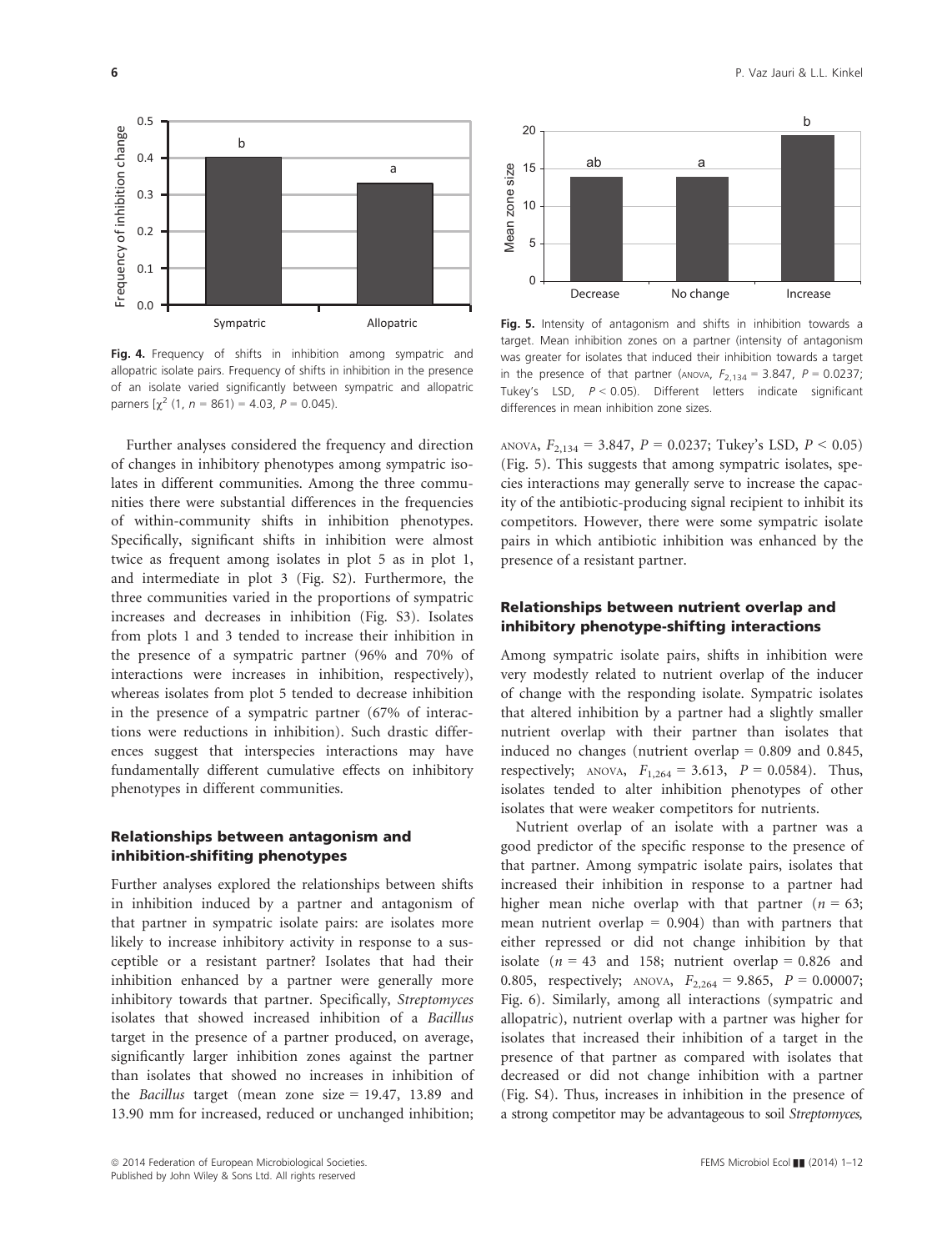

Fig. 6. Nutrient overlap and the direction (decrease, no change or increase) of shifts in inhibition of a target in the presence of a sympatric inducer. Mean nutrient overlap of the responding isolate with the inducer varies significantly among cases in which inhibition of a target increases, decreases or exhibits no change. Different letters indicate significant differences in nutrient overlap (ANOVA,  $F_{2,267} = 9.865$ ,  $P = 0.00007$ ).

which could suggest the existence of an arms-race dynamic among some individuals.

## Relationships between genetic relatedness and inhibitory phenotype-shifting interactions

Sympatric and allopatric isolate pairs in which at least one of the isolates modified inhibition in the partner were significantly less closely related than isolate pairs in which inhibition was not altered in either partner (Fig. S5A), and the same trend was observed when only sympatric pairs were considered (Fig. S5B). Overall, more distantly related Streptomyces isolates were more likely to alter inhibitory phenotypes in one another than were more closely related isolates.

The type of responses of the isolates to the presence of a competitor also varied with genetic relatedness. Sympatric and allopatric isolate pairs in which inhibition was increased in at least one of the isolates were significantly more closely related than isolates in which there were no shifts in inhibition (10% more than non-shifting pairs). Isolate pairs in which at least one of the isolates decreased its inhibition in the presence of a partner were the least closely related (12% less than non-shifting pairs)  $(ANOVA, F<sub>2.861</sub> = 8.12, P = 0.0003; Tukey's LSD, P < 0.05)$ (Fig. 7). Among sympatric isolates, pairs in which at least one of the isolates decreased its inhibition in the presence of the other were significantly more distantly related than pairs in which one isolate showed increased or unchanged inhibition (mean genetic distance = 0.0403, 0.0323 and 0.0304, respectively; ANOVA,  $F_{2,264} = 5.234$ ;  $P = 0.006$ ). Thus, Streptomyces were not only more likely to respond to distantly related isolates but also were more likely to show decreased inhibition by the presence of distantly related than more closely related isolates.



Fig. 7. Genetic relatedness and shifts in inhibition among isolate pairs. The direction of inhibition changes among sympatric and allopatric partners varied with genetic relatedness (ANOVA,  $F_{2,861} = 8.12$ ,  $P = 0.0003$ ; Tukey's LSD,  $P < 0.05$ ).

## **Discussion**

Species interactions commonly shifted inhibition phenotypes among diverse Streptomyces. Interactions among 35% of Streptomyces isolate combinations led to significant changes in the capacity of individual isolates to inhibit a target, suggesting that such interactions are important in mediating antibiotic phenotypes among soil microbes. Previous work on interspecies interactions among Streptomyces reported increased antibiotic production by isolates in the presence of a partner was relatively common ( $\sim$  20%, Ueda et al., 2000). However, these isolates were from a culture collection without evidence for coevolution. Work on signaling among non-Streptomyces bacteria has reported similar frequencies of increased inhibition in co-culture experiments ( $\sim$  23%, Slattery et al., 2001). Pierson et al. (1998) reported that 8% of isolates pairs exhibited interspecies signaling, but that work focused on interactions mediated by a very specific signal molecule. The present work is unique in its focus on interactions that increase and decrease inhibitory phenotypes among soil Streptomyces from localized soil communities. However, our data are consistent with these previous studies in suggesting that a high frequency of phenotype-shifting interactions, including signaling, occurs in soil communities, with significant potential consequences for microbial inhibitory dynamics.

Inhibition-shifting interactions were highly specific among isolates. The effect of one isolate on inhibition by another was not consistent among isolates, so that the same isolate may decrease inhibition by some Streptomyces, increase inhibition by others, and have no effect on others. Similarly, the same Streptomyces may respond to one isolate by increasing inhibition while decreasing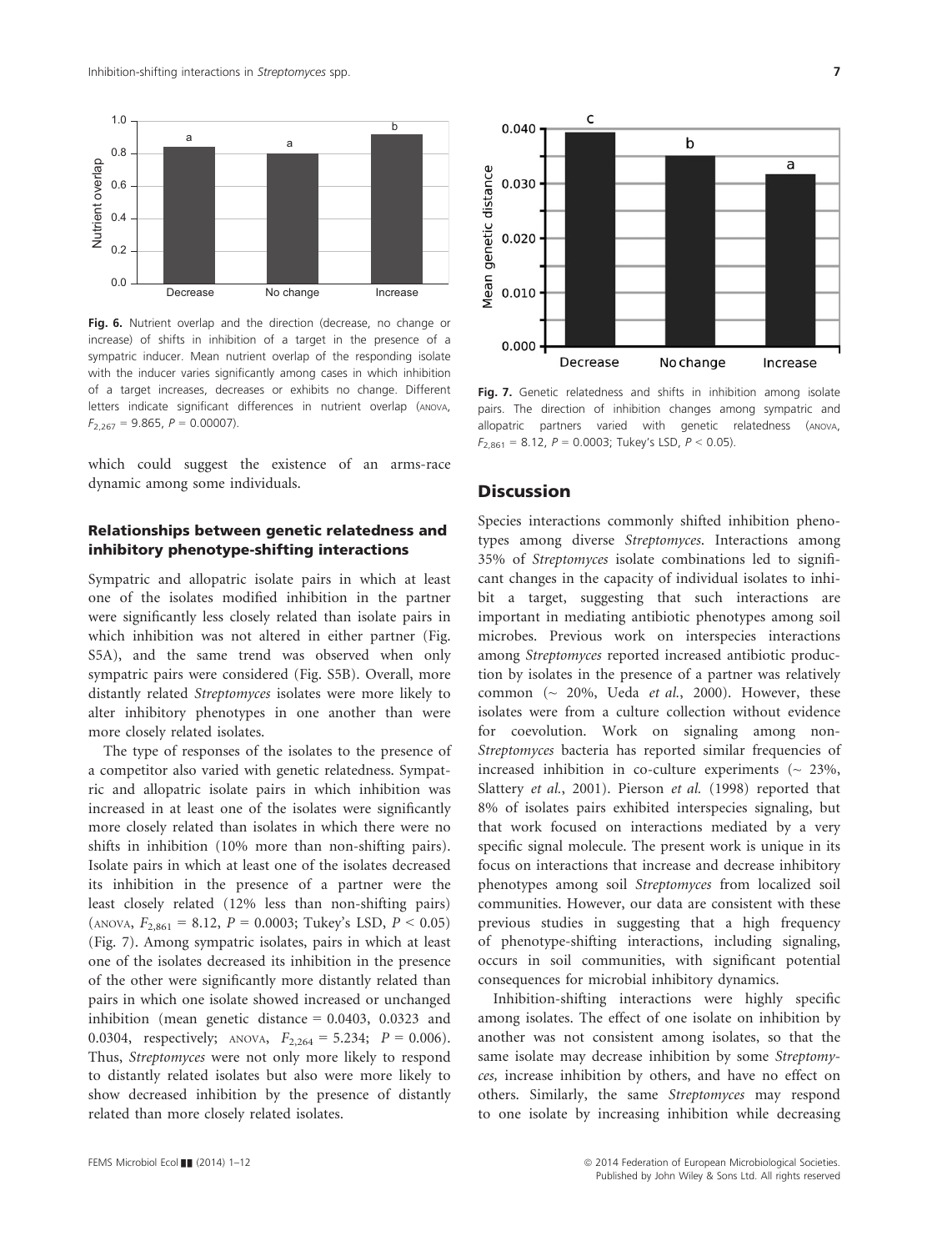inhibition in response to a different isolate. The specificity of interactions among Streptomyces spp. has also been suggested in the work by Traxler et al. (2013), which showed variability in the metabolites produced by Streptomyces coelicolor depending on the interacting partner. Together, these suggest that a diverse array of potential signaling molecules (Lyon & Novick, 2004; Yamanaka et al., 2005; Davies et al., 2006; Takano, 2006) and/or receptors (Nishida et al., 2007; Xu et al., 2010; Wang et al., 2011), as well as diverse potential mechanisms for mediating species interactions exist in natural communities. The existence of highly specific signaling or inhibitory phenotype-shifting interactions among soil bacteria suggests that such signaling or phenotype-shifting interactions give flexibility to microorganisms to alter phenotypes to potentially optimize their fitness depending on their biological environment. These data emphasize that Streptomyces populations behave differently depending on the biological context or community in which they live.

Isolates varied widely in the number of isolates to which they responded by shifting inhibition, but not in the number of isolates in which they induced changes in inhibitio. The smaller variation among isolates as inducers of change (which ranged from 6 to 14 out of 29) and their marked differences in response frequency (which ranged from 0 to 26 out of 29) suggests a greater variability in the number or types of receptor molecules than in the numbers or types of signals produced. This result is in accordance with the work from Nishida et al. (2007) in which several receptor genes and only one GBL signal synthase gene were usually found within individual Streptomyces genomes. However, one limitation of our work lies in its inability to determine the specific mechanism(s) by which inhibition is changed in the presence of a partner. That is, increases in inhibition could be due to a small signal molecule directly increasing antibiotic biosynthesis by the responding isolate. Small signals produced by neighboring bacteria have been shown to influence Bacillus phenotypes (Stefanic & Mandic-Mulec, 2009) as well as induce the expression of virulence factors in the plant pathogen Pseudomonas savastanoi pv. savastanoi (Hosni et al., 2011). Alternatively, increased inhibition could reflect synergistic interactions among antibiotic molecules produced by the interacting isolates (Challis & Hopwood, 2003). Decreases in inhibition could similarly reflect several possible underlying causes. For example, an inducer may release small molecules that bind receptors in the responding isolate, thus downregulating antibiotic production. This was described for S. coelicolor, where a homolog to GBL receptors (SCBR2) represses GBL production (Wang et al., 2011). Alternatively, the inducer of a change may release antibiotic-degrading enzymes, thus decreasing inhibition (Wright, 2005). A third explanation

could be that reductions in inhibition are mediated by quorum quenching, a process in which quorum sensing is repressed, which in turn could have several mechanisms. Quorum quenching may be accomplished by interference with the receptor proteins (Ji et al., 1997) or by hydrolysis of signaling molecules (Dong et al., 2007). Enzymes that degrade quorum-sensing molecules of gram-negative bacteria (acyl-homoserine lactones) are produced by a wide range of bacteria, including Streptomyces sp. (Dong et al., 2002). These enzymes are highly conserved and usually not very specific for one type of molecule, but rather cleave long or short acyl-chain molecules (Dong et al., 2002; Chong et al., 2012). No specific mechanism for the observed changes in inhibition can be ruled out. However, regardless of the underlying causes, the outcome is that the antibiotic inhibitory phenotype is modified, with important implications for species interactions and fitness among interacting partners. It was not the intention of this work to determine the specific mechanisms by which inhibitory phenotypes are changed, but rather to document the frequency of interactions among Streptomyces spp. that alter inhibitory phenotypes.

The higher frequency of sympatric than allopatric alterations in inhibition suggests local selection for phenotypes that modulate inhibition within communities. For selection to occur on these interactions, at least one of the interacting isolates must obtain a fitness benefit from the shift in inhibition, and our data suggest that both induction and response may confer a fitness benefit at times. Isolates have a tendency to increase their inhibition in the presence of competitors that utilize the same nutrients. This suggests that isolates are selected to detect and respond to significant competitive threats by increasing antibiotic production. On the other hand, isolates tended to avoid increasing inhibition in neighbors that compete strongly for the same nutrients. This anonymity may be beneficial to the noninducing competitor, minimizing its exposure to potentially damaging antibiotics. Although these outcomes may seem contradictory, if we consider isolates A and B, isolate A may have much greater niche overlap with isolate B than B has with A. In this case A is likely to be selected to detect and respond to the presence of B by increasing its inhibition. In contrast, A is less likely to induce an increase in antibiotic production in B. Such interactions are likely to generate diverse ecological outcomes among coexisting isolates in which selection for antibiotic inhibition and resistance phenotypes interacts with selection for signal emission or signal reception to produce complex coevolutionary dynamics among communities (Kinkel et al., 2011). Consistent with this prediction, Streptomyces communities from different locations in soil varied widely in the frequency and pattern of increases and decreases in inhibition in response to others.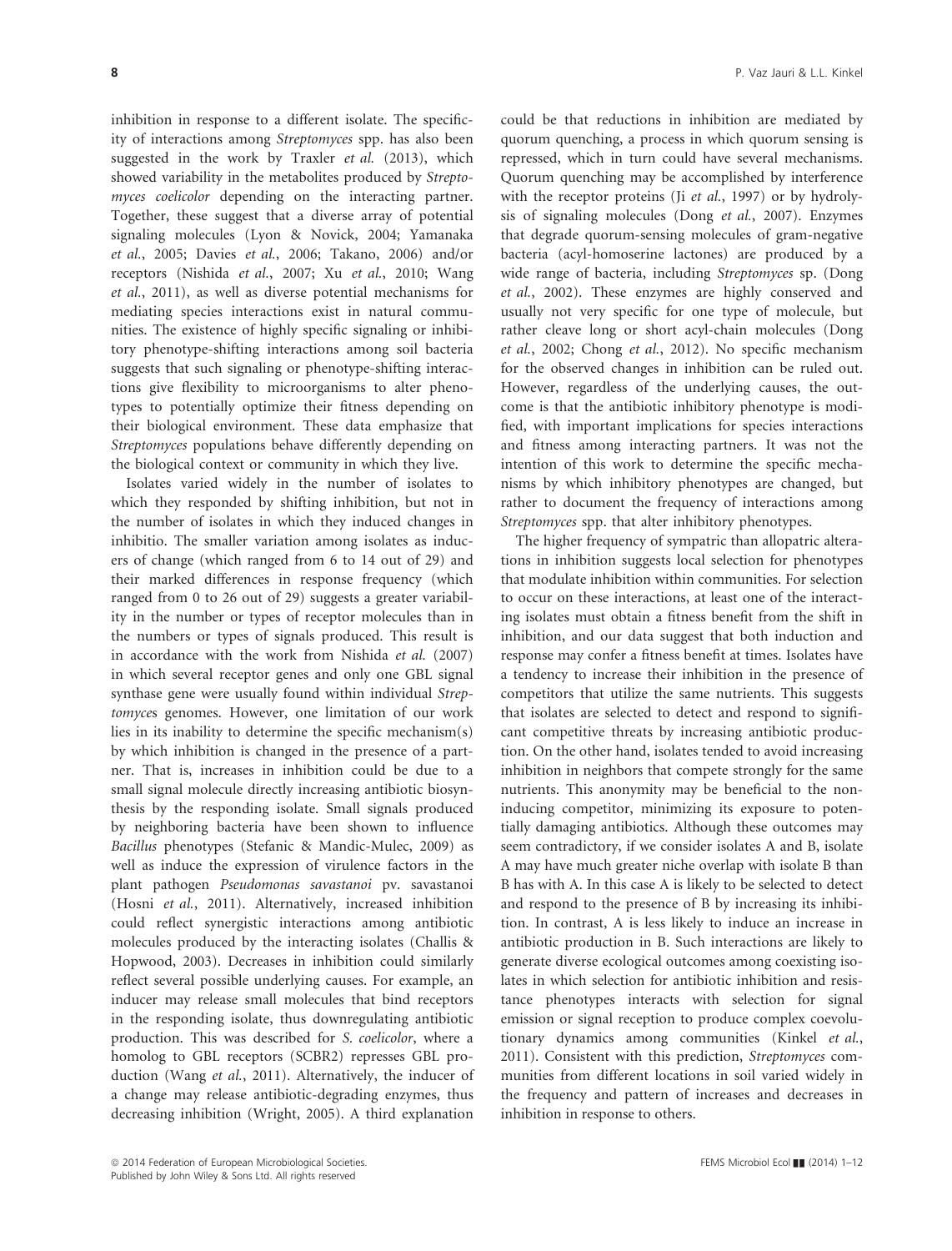Nutrient availability is further likely to influence microbial competitive dynamics in soil (Ghorbani et al., 2008; Hibbing et al., 2010; Otto-Hanson et al., 2013). Communities that compete strongly for nutrients are hypothesized to be more likely to engage in antagonistic interactions through antibiotic production (Kinkel et al., 2011). Isolates from plot 5 had the lowest frequency of antagonistic interactions and an average nutrient overlap significantly lower than that of isolates from plot 3. In the presence of a partner, isolates from plot 5 tended to decrease inhibition of a target, which differed significantly from the response of isolates from the other two communities. In contrast, Streptomyces from plot 3 had the highest frequency of inhibitory interactions, highest average nutrient overlap, and tended to increase inhibition in the presence of a sympatric partner. These results may reflect distinct coevolutionary trajectories among communities. For example, Streptomyces from plot 5 may reflect coevolutionary character or niche displacement, in which Streptomyces evolve to reduce nutrient competition by utilizing different nutrients. In contrast, Streptomyces from plot 3 may reflect coevolutionary escalation, where reciprocal selection for better antibiotic inhibition promotes communities with high frequencies and intensities of inhibition (Kinkel et al., 2011).

Nutrient use is tightly linked to phylogeny (Schlatter et al., 2013), and closely related isolates are more likely to have larger nutrient overlap than distantly related pairs. Thus, the observed tendency of closely related isolates to increase inhibition in each other may be linked to the nutrient use preferences of their partners. On the other hand, inhibition shifts among isolates that are closely related could also be a consequence of similarities in the chemistry of their signals and receptors, which would increase the likelihood of interference among them. Our results are unable to distinguish these two possibilities.

Incentives for signaling or inhibitory-phenotype shifting vary between the presumptive signal producer and receiver. There are at least three possible fitness outcomes of increased inhibition by one isolate in the presence of a partner. In the first case, an antibiotic-producing isolate may sense the presence of an antibiotic-sensitive competitor, for example through eavesdropping (Ji et al., 1997; Chandler et al., 2012), increase its antibiotic production, and thus increase its fitness. Among within-community (sympatric) interactions in this study, isolates that increased inhibition in the presence of a partner were also more effective at inhibiting that partner, suggesting that benefits to the responding isolate (antibiotic producer) are common. This result is in agreement with the work of Chandler et al. (2012), which suggests that early eavesdropping on a susceptible competitor may increase the competitiveness of the antibiotic producer. As a second

alternative, an isolate could be induced by an antibioticresistant neighbor. The increased antibiotic production by the responding isolate will likely inhibit other neighbors, while being harmless to the inducer. In this case the inducing isolate could take advantage of a shared good at the receiver's expense, which is an example of chemical manipulation (Keller & Surette, 2006) of the responding isolate by the inducer. Finally, as a third possibility, an isolate may receive a signal from a neighbor whose antibiotics are chemically synergistic with those produced by the isolate (Challis & Hopwood, 2003; Hosni et al., 2011), so that both partners may benefit from the interaction by enhanced antagonism of other community members. Our results suggest the likelihood that all of these interaction types occur within Streptomyces communities.

When inhibition by an isolate is decreased by the presence of a partner, relative benefits to each isolate may also vary. If the 'inducer' is sensitive to the antibiotics produced by the receiver, the decrease in inhibition could be a manipulation by the inducer to reduce its likelihood of being inhibited. Similar interactions have been observed in Staphylococcus aureus isolates that interfere with secretion of virulence factors (Ji et al., 1997). Conversely, if the inducer is not sensitive to the antibiotics produced by the responding isolate, the responding isolate may benefit from reduced investment in production of ineffective antibiotics (Ji et al.,1997; Dulla & Lindow, 2009). Nutrient use and community competition are keys to determining roles of signaling or phenotype-shifting in mediating species interactions in complex communities. More comprehensive data from intact communities are needed to shed light on the ecology and evolutionary biology of these interactions in microbial communities.

This work provides novel insight into the frequency and diversity in inhibitory phenotype-altering interactions among Streptomyces spp, and adds a significant layer of complexity to our understanding of interspecies interactions in soil. Interactions that shift inhibition are locally selected, suggesting that such interactions play a significant role in Streptomyces fitness. Furthermore, there is a significant relationship between phenotype-shifting interaction frequencies and genetic relatedness, nutrient overlap and antagonism, which delineate a biological context for neighbor-induced shifts in inhibition. This work demonstrates that chemical interactions among Streptomyces have significant impacts on inhibitory phenotypes and suggests that a complex array of species interactions modulate microbial community dynamics in natural habitats.

## Acknowledgements

We thank Daniel Schlatter, Lindsey Otto-Hanson, Christine Salomon, Deborah Samac, and Robert Blanchette for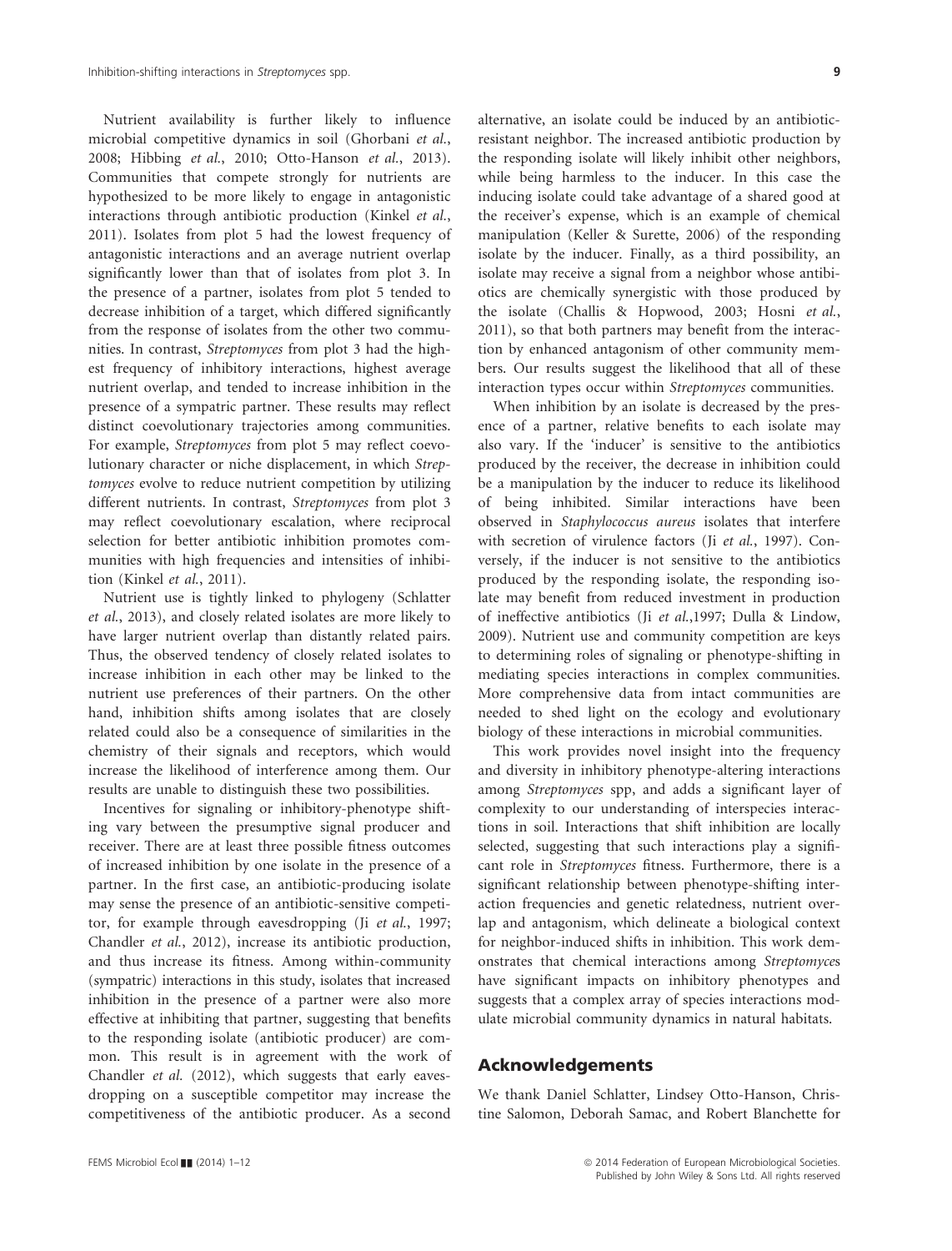their helpful suggestions on the manuscript. This work was supported by funding from the U.S.D.A. Microbial Observatories Program 2006-35319-17445, U.S.D.A. NIFA Program 2011-67019-30330, and the NSF Long-Term Ecological Research Network (0620652).

# References

Arakawa K, Mochizuki S, Yamada K, Noma T & Kinashi H (2007) Gamma-butyrolactone autoregulator-receptor system involved in lankacidin and lankamycin production and morphological differentiation in Streptomyces rochei. Microbiology 153: 1817–1827.

Bassler BL & Greenberg EP (1997) Cross-species induction of luminescence in the quorum-sensing bacterium Vibrio harveyi. J Bacteriol 179: 4043–4045.

Becker DM, Kinkel LL & Janet L (1997) Evidence for interspecies communication and its potential role in pathogen suppression in a naturally occurring disease suppressive soil. Can J Plant Pathol 990: 1399-1404.

Bibb MJ (2005) Regulation of secondary metabolism in streptomycetes. Curr Opin Microbiol 8: 208–215.

Camilli A & Bassler BL (2006) Bacterial small-molecule signaling pathways. Science 311: 1113–1116.

Challis GL & Hopwood DA (2003) Synergy and contingency as driving forces for the evolution of multiple secondary metabolite production by Streptomyces species. P Natl Acad Sci USA 100: 14555–14561.

Chandler JR, Heilmann S, Mittler JE & Greenberg EP (2012) Acyl-homoserine lactone-dependent eavesdropping promotes competition in a laboratory co-culture model. ISME J 6: 2219–2228.

Chong T-M, Koh C-L, Sam C-K, Choo Y-M, Yin W-F & Chan K-G (2012) Characterization of quorum sensing and quorum quenching soil bacteria isolated from Malaysian tropical montane forest. Sensors 12: 4846–4859.

Davelos AL, Kinkel LL & Samac DA (2004a) Spatial variation in frequency and intensity of antibiotic interactions among streptomycetes from prairie soil. Appl Environ Microbiol 70: 1051–1058.

Davelos AL, Xiao K, Samac DA, Martin AP & Kinkel LL (2004b) Spatial variation in Streptomyces genetic composition and diversity in a prairie soil. Microb Ecol 48: 601–612.

Davies J, Spiegelman G & Yim G (2006) The world of subinhibitory antibiotic concentrations. Curr Opin Microbiol 9: 445–453.

Diggle SP, Gardner A, West SA & Griffin AS (2007) Evolutionary theory of bacterial quorum sensing: when is a signal not a signal? Philos Trans R Soc Lond B Biol Sci <sup>362</sup>: 1241–1249.

Dong Y, Gusti AR, Zhang Q, Xu J & Zhang L (2002) Identification of quorum-quenching N-acyl homoserine lactonases from Bacillus species. Appl Environ Microbiol 68: 1754–1759.

- Dong Y, Wang L & Zhang L (2007) Quorum-quenching microbial infections: mechanisms and implications. Philos Trans R Soc Lond B Biol Sci 362: 1201–1211.
- Duan K, Dammel C, Stein J, Rabin H & Surette MG (2003) Modulation of Pseudomonas aeruginosa gene expression by host microflora through interspecies communication. Mol Microbiol 50: 1477–1491.

Dulla GJF & Lindow SE (2009) Acyl-homoserine lactone-mediates cross talk among epiphytic bacteria mediates behavior of Pseudomonas syringae on leaves. ISME <sup>J</sup> 3: 825–834.

Edwards U, Rogall T, Blöcker H, Emde M & Böttger EC (1989) Isolation and direct complete nucleotide determination of entire genes. Characterization of a gene coding for 16S ribosomal RNA. Nucleic Acids Res 17: 7843–7853.

Egland PG, Palmer RJ & Kolenbrander PE (2004) Interspecies communication in Streptococcus gordonii-Veillonella atypica biofilms: signaling in flow conditions requires juxtaposition. P Natl Acad Sci USA 101: 16917–16922.

Ghorbani R, Wilcockson S, Koocheki A & Leifert C (2008) Soil management for sustainable crop disease control: a review. Environ Chem Lett 6: 149–162.

Hall TA (1999) BioEdit: a user-friendly biological sequence alignment editor and analysis program for Windows 95/98/ NT. Nucleic Acids Symp Ser 41: 95–98.

Healy FG, Eaton KP, Limsirichai P, Aldrich JF, Plowman AK & King RR (2009) Characterization of gamma-butyrolactone autoregulatory signaling gene homologs in the angucyclinone polyketide WS5995B producer Streptomyces acidiscabies. J Bacteriol 191: 4786–4797.

Hibbing ME, Fuqua C, Parsek MR & Peterson SB (2010) Bacterial competition: surviving and thriving in the microbial jungle. Nat Rev Microbiol 8: 15–25.

Hosni T, Moretti C, Devescovi G, Suarez-Moreno ZR, Fatmi MB, Guarnaccia C, Pongor S, Onofri A, Buonaurio R & Venturi V (2011) Sharing of quorum-sensing signals and role of interspecies communities in a bacterial plant disease. ISME J 5: 1857–1870.

Hsiao N-H, Nakayama S, Merlo ME, De Vries M, Bunet R, Kitani S, Nihira T & Takano E (2009) Analysis of two additional signaling molecules in Streptomyces coelicolor and the development of a butyrolactone-specific reporter system. Chem Biol 16: 951–960.

Ji GY, Beavis R & Novick RP (1997) Bacterial interference caused by autoinducing peptide variants. Science 276: 2027–2030.

Kato J, Funa N, Watanabe H, Ohnishi Y & Horinouchi S (2007) Biosynthesis of gamma-butyrolactone autoregulators that switch on secondary metabolism and morphological development in Streptomyces. P Natl Acad Sci USA 104: 2378–2383.

Keller L & Surette MG (2006) Communication in bacteria: an ecological and evolutionary perspective. Nat Rev Microbiol 4: 249–258.

Kieser T, Bibb MJ, Buttner MJ, Chater KF & Hopwood DA (2000) Practical Streptomyces Genetics. The John Innes Foundation, Norwich, UK.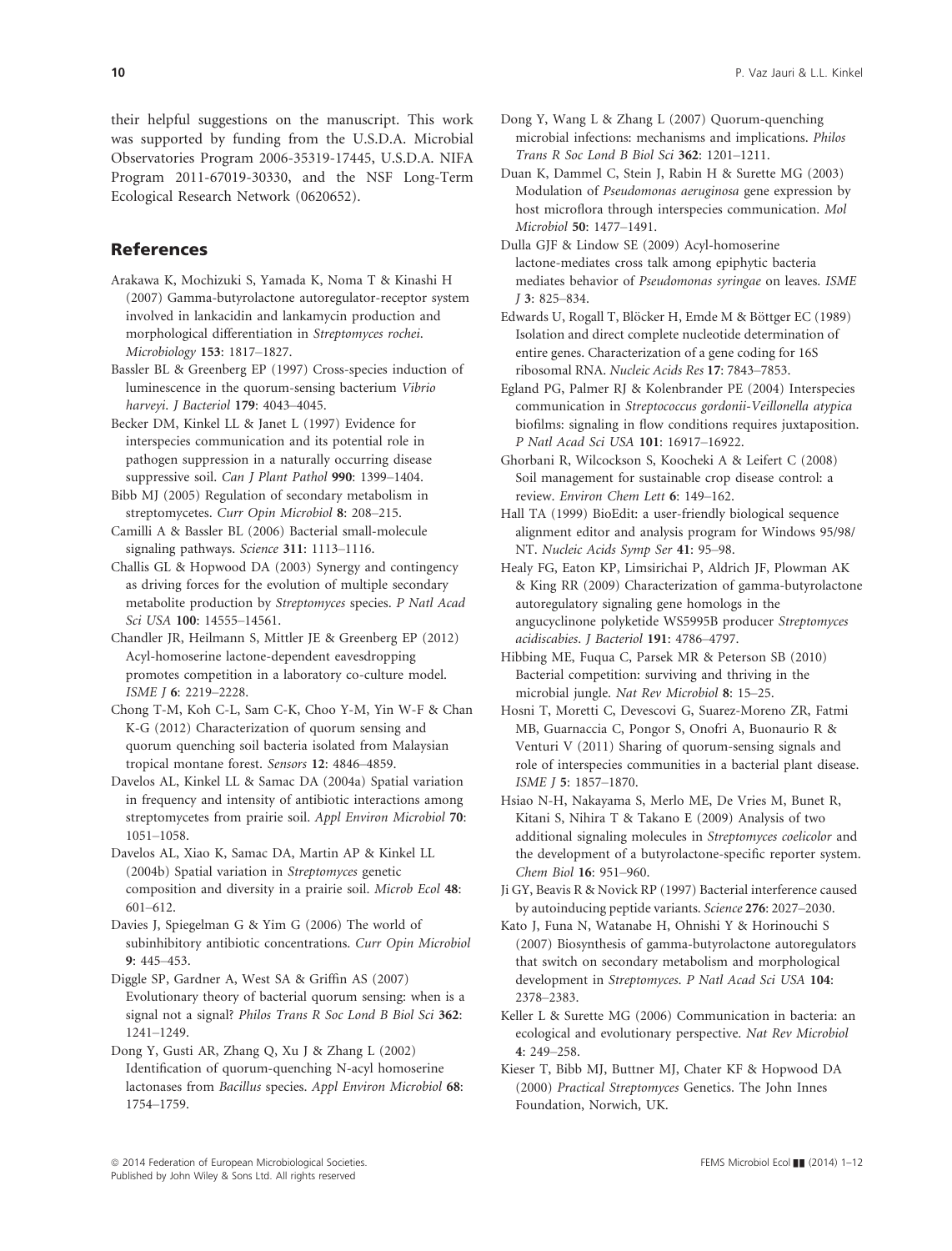Kinkel LL, Bakker MG & Schlatter DC (2011) A coevolutionary framework for managing disease-suppressive soils. Annu Rev Phytopathol 49: 47–67.

Kinkel LL, Schlatter DS, Xiao K & Davelos-Baines AD (2014) Sympatric inhibition and niche differentiation suggest alternative coevolutionary trajectories among Streptomycetes. ISME J 8: 249–256.

López D, Vlamakis H, Losick R, Kolter R & Lo D (2009) Paracrine signaling in a bacterium. Genes Dev 23: 1631– 1638.

Lyon GJ & Novick RP (2004) Peptide signaling in Staphylococcus aureus and other gram-positive bacteria. Peptides 25: 1389–1403.

Maynard Smith J & Harper D (2003) Animal Signals. Oxford Series in Ecology and Evolution. Oxford University Press, New York, NY.

Nakano H, Lee CK, Nihira T & Yamada Y (2000) A null mutant of the Streptomyces virginiae barA gene encoding a butyrolactone autoregulator receptor and its phenotypic and transcriptional analysis. J Biosci Bioeng 90: 204–207.

Nishida H, Ohnishi Y, Beppu T & Horinouchi S (2007) Evolution of gamma-butyrolactone synthases and receptors in Streptomyces. Environ Microbiol 9: 1986–1994.

O'Rourke S, Wietzorrek A, Fowler K, Corre C, Challis GL & Chater KF (2009) Extracellular signalling, translational control, two repressors and an activator all contribute to the regulation of methylenomycin production in Streptomyces coelicolor. Mol Microbiol 71: 763–778.

Otto-Hanson LK, Grabau Z, Rosen C, Salomon CE & Kinkel LL (2013) Pathogen variation and urea influence selection and success of Streptomyces mixtures in biocontrol. Phytopathology 103: 34–42.

Pérez J, Muñoz-Dorado J, Braña AF, Shimkets LJ, Sevillano L & Santamaría RI (2011) Myxococcus xanthus induces actinorhodin overproduction and aerial mycelium formation by Streptomyces coelicolor. Microb Biotechnol 4: 175–183.

Pierson EA, Wood DW, Cannon JA, Blachere FM & Pierson LS (1998) Interpopulation signaling via N-acyl-homoserine lactones among bacteria in the wheat rhizosphere. Mol Plant Microbe Interact 11: 1078–1084.

Schirling E & Gottlieb D (1966) Methods for characterization of Streptomyces species. Int J Syst Bacteriol 16: 313–340.

Schlatter DS, Fubuh A, Xiao K, Hernandez D, Hobbie S & Kinkel LL (2009) Resource amendments influence density and competitive phenotypes of Streptomyces in soil. Microb Ecol 57: 413–420.

Schlatter DS, Davelos-Baines AD, Xiao K & Kinkel LL (2013) Resource use of soil Streptomyces varies with location, phylogeny, and nitrogen amendment. Microb Ecol 66: 961– 971.

Schneemann I, Nagel K, Kajahn I, Labes A, Wiese J & Imhoff JF (2010) Comprehensive investigation of marine Actinobacteria associated with the sponge Halichondria panicea. Appl Environ Microbiol 76: 3702–3714.

Schrey SD & Tarkka MT (2008) Friends and foes: streptomycetes as modulators of plant disease and symbiosis. Antonie Van Leeuwenhoek 94: 11–19.

Slattery M, Rajbhandari I & Wesson K (2001) Competition-mediated antibiotic induction in the marine bacterium Streptomyces tenjimariensis. Microb Ecol 41: 90–96.

Stefanic P & Mandic-Mulec I (2009) Social interactions and distribution of Bacillus subtilis pherotypes at microscale. J Bacteriol 191: 1756–1764.

Straight PD, Willey JM & Kolter R (2006) Interactions between Streptomyces coelicolor and Bacillus subtilis: role of surfactants in raising aerial structures. J Bacteriol 188: 4918–4925.

Takano E (2006) Gamma-butyrolactones: Streptomyces signalling molecules regulating antibiotic production and differentiation. Curr Opin Microbiol 9: 287–294.

Takano E, Nihira T, Hara Y, Jones JJ, Gershater CJL, Yamada Y & Bibb M (2000) Purification and structural determination of SCB1, a gamma-butyrolactone that elicits antibiotic production in Streptomyces coelicolor A3(2). J Biol Chem 275: 11010–11016.

Takeuchi T, Sawada H, Tanaka F & Matsuda I (1996) Phylogenetic analysis of Streptomyces spp. causing potato scab based on 16S rRNA sequences. Int J Syst Bacteriol 46: 467–469.

Teplitski M, Robinson JB & Bauer WD (2000) Plants secrete substances that mimic bacterial N-acyl homoserine lactone signal activities and affect population density-dependent behaviors in associated bacteria. Mol Plant Microbe Interact 13: 637–648.

Traxler MF, Watrous JD, Alexandrov T, Dorrestein PC & Kolter R (2013) Interspecies interactions stimulate diversification of the Streptomyces coelicolor secreted metabolome. MBio 4: e00459–13.

Ueda K, Kawai S, Ogawa H, Kiyama A, Kubota T, Kawanobe H & Beppu T (2000) Wide distribution of interspecific stimulatory events on antibiotic production and sporulation among Streptomyces species. J Antibiot 53: 979–982.

Vaz Jauri P, Bakker MG, Salomon CE & Kinkel LL (2013) Subinhibitory antibiotic concentrations mediate nutrient use and competition among soil Streptomyces. PLoS ONE 8: e81064.

Vetsigian K, Jajoo R & Kishony R (2011) Structure and evolution of Streptomyces interaction networks in soil and in silico. PLoS Biol 9: e1001184.

Wang LH, He YW, Gao YF et al. (2004) A bacterial cell-cell communication signal with cross-kingdom structural analogues. Mol Microbiol 51: 903–912.

Wang J, Wang W, Wang L, Zhang G, Fan K, Tan H & Yang K (2011) A novel role of "pseudo" gamma-butyrolactone receptors in controlling gamma-butyrolactone biosynthesis in Streptomyces. Mol Microbiol 82: 236–250.

Weinrauch Y, Msadek T, Kunst F & Dubnau D (1991) Sequence and properties of comQ, a new competence regulatory gene of Bacillus subtilis. J Bacteriol 173: 5685–5693.

Williams P (2007) Quorum sensing, communication and cross-kingdom signalling in the bacterial world. Microbiology 153: 3923–3938.